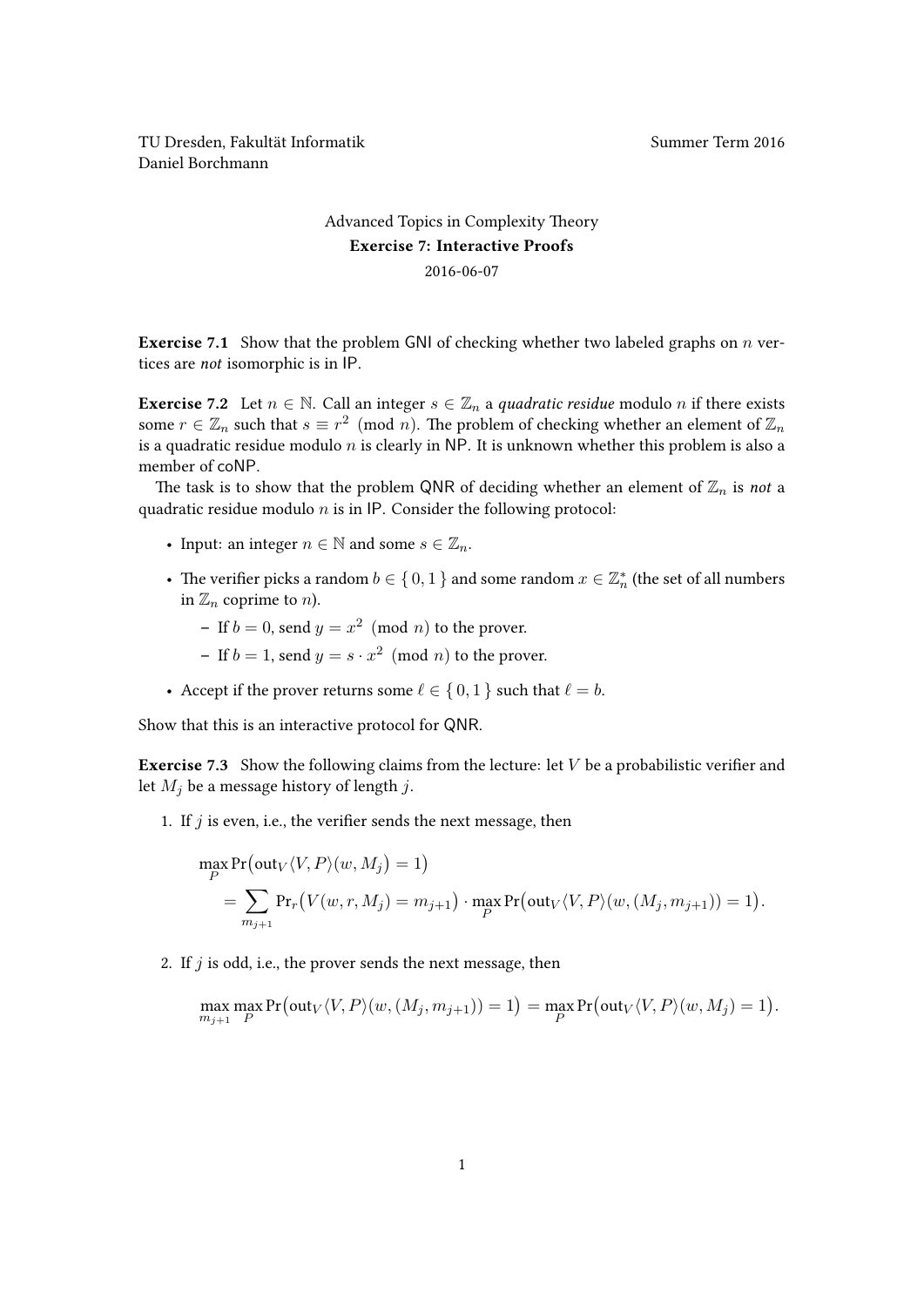Solution For the first claim, it is readily verified that

$$
\max_{P} \Pr(\text{out}_{V} \langle V, P \rangle (w, M_j) = 1)
$$
\n
$$
= \max_{P} \Pr_{r}(\text{out}_{V} \langle V, P \rangle (w, r, M_j) = 1)
$$
\n
$$
= \max_{P} \sum_{m_{j+1}} \Pr_{r} (V(w, r, M_j) = m_{j+1}) \cdot \Pr(\text{out}_{V} \langle V, P \rangle (w, (M_j, m_{j+1})) = 1)
$$
\n
$$
\leq \sum_{m_{j+1}} \Pr_{r} (V(w, r, M_j) = m_{j+1}) \cdot \max_{P} \Pr(\text{out}_{V} \langle V, P \rangle (w, (M_j, m_{j+1})) = 1).
$$

Furthermore, if  $P_{m_1},\ldots,P_{m_\ell}$  are provers maximizing all the summands, then the prover  $P$  that on receiving message history  $\left(M_j, m_{j+1}\right)$  just calls the corresponding prover  $P_{m_{j+1}}$  shows that equality holds true.

For the second equation, the main idea to show this to notice that since the prover sends the message  $m_{i+1}$  we have

$$
Pr(\text{out}_V \langle V, P \rangle (w, (M_j, m_{j+1})) = 1) \le Pr(\text{out}_V \langle V, P \rangle (w, M_j) = 1).
$$

Indeed, if  $P(w, M_j) = m_{j+1}$  we have equality, and otherwise the left hand side is just 0. Now choose a prover Q such that

<span id="page-1-0"></span>
$$
\max_{P} \Pr\left(\text{out}_V\langle V, P\rangle(w, M_j) = 1\right) = \Pr(\text{out}_V\langle V, Q\rangle(w, M_j) = 1) \tag{1}
$$

and suppose  $Q(w, M_i)$  and Q do not maximize the left hand side of the claim. Then there exists some prover  $Q'$  and some message  $m'$  such that

$$
Pr(\text{out}_V \langle V, Q \rangle (w, (M_j, Q(w, M_j))) = 1) < Pr(\text{out}_V \langle V, Q' \rangle (w, (M_j, m')) = 1).
$$

Thus

$$
Pr(\text{out}_V \langle V, Q \rangle (w, (M_j, Q(w, M_j))) = 1) < Pr(\text{out}_V \langle V, Q' \rangle (w, (M_j, m')) = 1)
$$
  
\n
$$
\le Pr(\text{out}_V \langle V, Q' \rangle (w, M_j) = 1)
$$
  
\n
$$
\le \max_{P} Pr(\langle V, P \rangle (w, M_j) = 1),
$$

contradicting our assumption [\(1\)](#page-1-0). Thus

$$
\max_{P} \Pr(\text{out}_{V} \langle V, P \rangle (w, M_j) = 1) = \Pr(\text{out}_{V} \langle V, Q \rangle (w, M_j) = 1)
$$
  
= 
$$
\Pr(\text{out}_{V} \langle V, Q \rangle (w, (M_j, Q(w, M_j))) = 1)
$$
  
= 
$$
\max_{m_{j+1}} \max_{P} \Pr(\text{out}_{V} \langle V, P \rangle (w, (M_j, m_{j+1})) = 1).
$$

**Exercise 7.4** Let  $s \in \mathbb{N}$ . Show that if we replace in the definition of IP the completeness parameter by  $1 - 2^{-n^s}$  and the soundness parameter by  $2^{-n^s}$ , then the resulting class will again be IP.